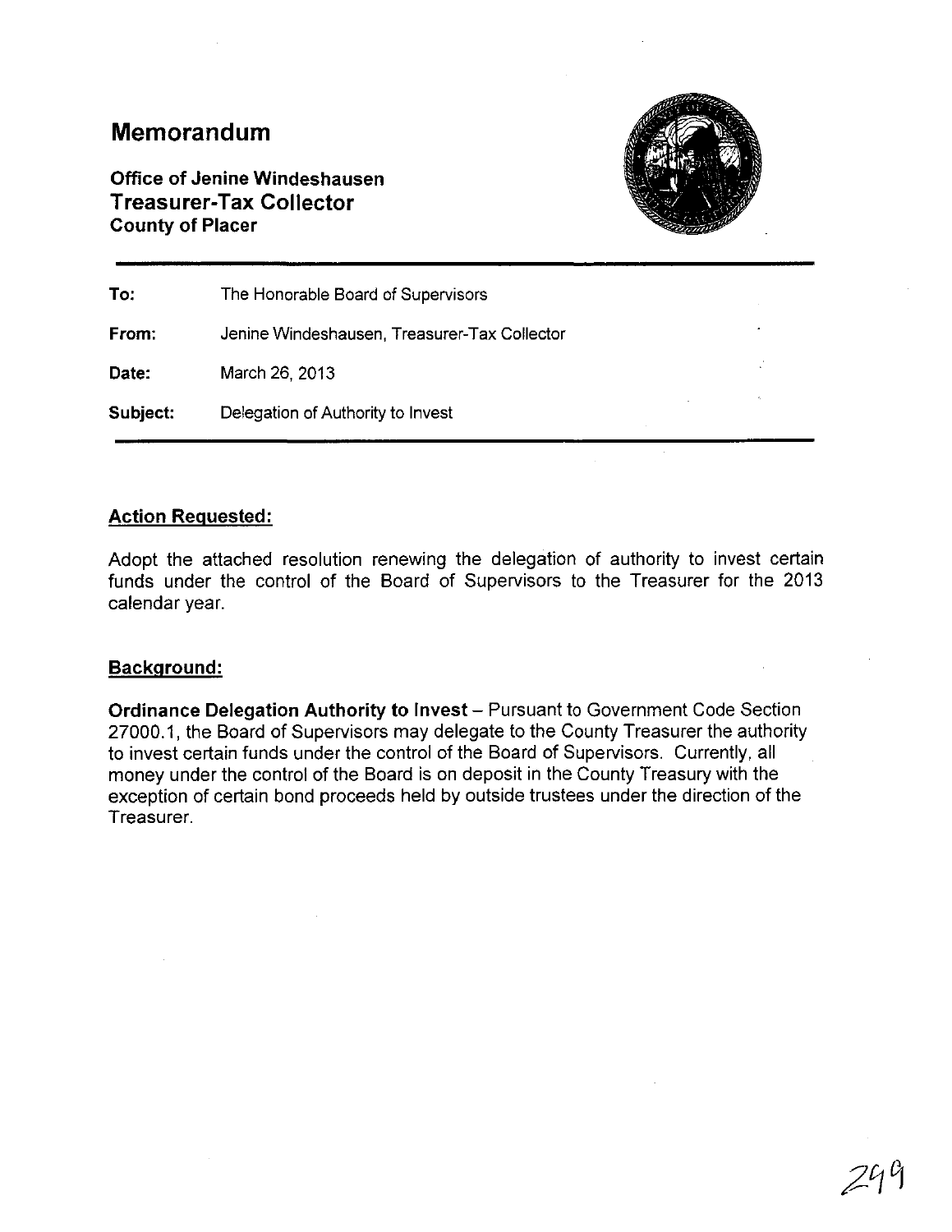# **Before the Board of Supervisors County of Placer, State of California**

**In** the matter of:

ResoI. No: .

Delegation of authority to invest certain funds under the control of the Board of Supervisors to the Placer County Treasurer.

The following resolution was duly passed by the Board of Supervisors of the County of Placer at a regular meeting held on March 26, 2013 by the following vote on a roll call:

Ayes:

Noes:

Absent:

Signed and approved by me after its passage.

Chair, Board of Supervisors

Attest: Clerk of said Board

WHEREAS, California Government Code Section 27000.1 authorizes the Board of Supervisors to delegate the authority to invest certain funds of the county and funds of other depositors in the county treasury for up to one year.

AND WHEREAS, after such delegation the Treasurer assumes full responsibility for those transactions until the Board revokes this authority by ordinance or does not renew the annual delegation by resolution.

AND WHEREAS, nothing in the resolution limits the County Treasurer's authority pursuant to Government Code Sections 53635 and 53684.

AND WHEREAS, all money currently under the control of the Board of Supervisors is on deposit in the County Treasury, except certain bond proceeds held by outside trustees under the discretion of the Treasurer.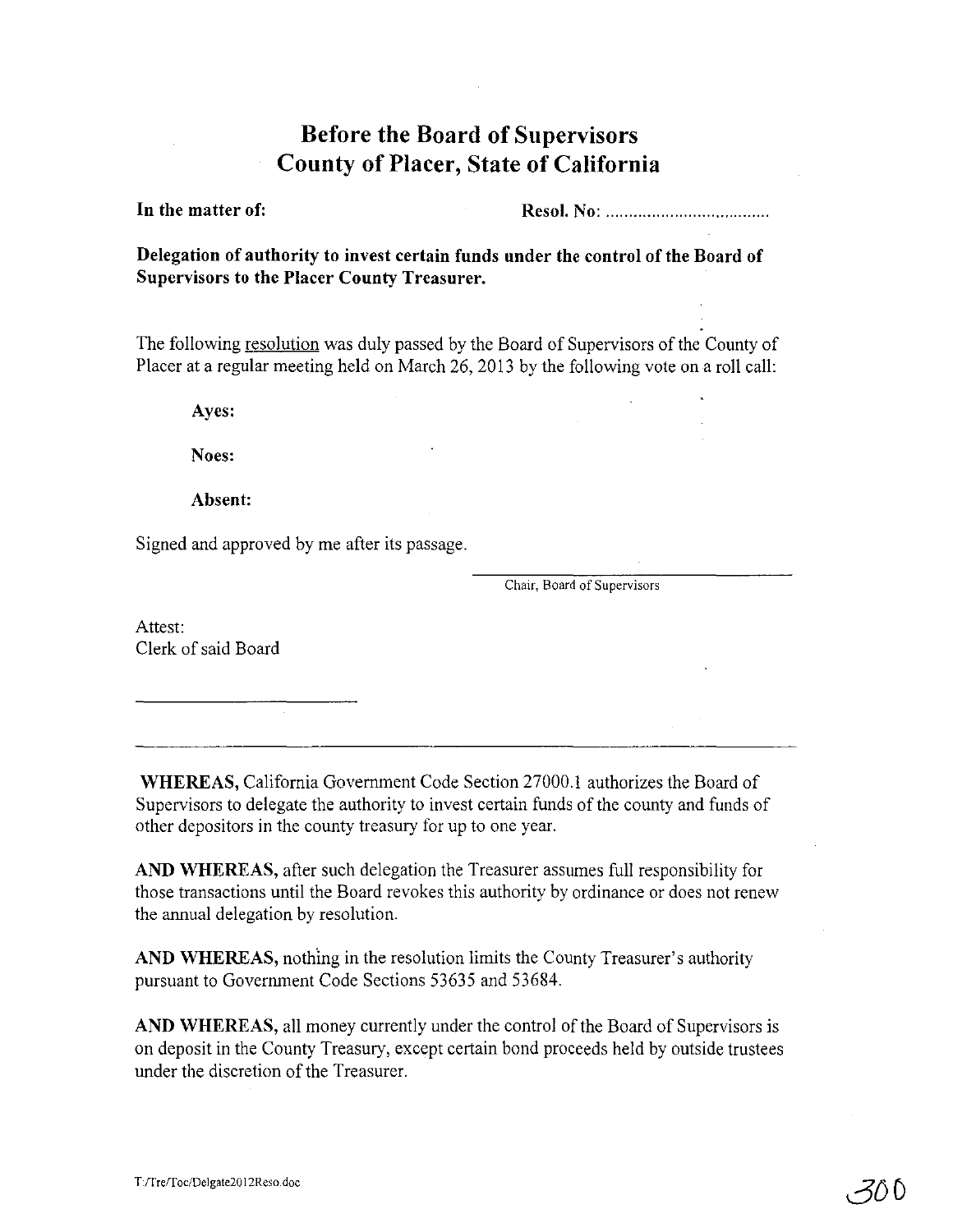**THEREFORE BE IT RESOLVED,** that The Board of Supervisors ofthe County of Placer hereby approves that the County Treasurer is delegated the authority to invest and reinvest funds of the County in the County Treasury pursuant to Government Code Section 53607 for a period of one year, as provided by Placer County Code, Chapter 2, Section 2. 24. 020.  $\ddot{\phantom{0}}$ 

 $\bar{z}$ 

 $\sim 10^{11}$ 

 $\Delta \phi$ 

 $\mathbb{R}^{n \times n}$ 

 $\Delta \sim 10^4$ 

 $\sim$   $\sim$ 

 $\sim 10^7$ 

 $\sim 10$ 

 $\sim 10^{11}$ 

**3D)**